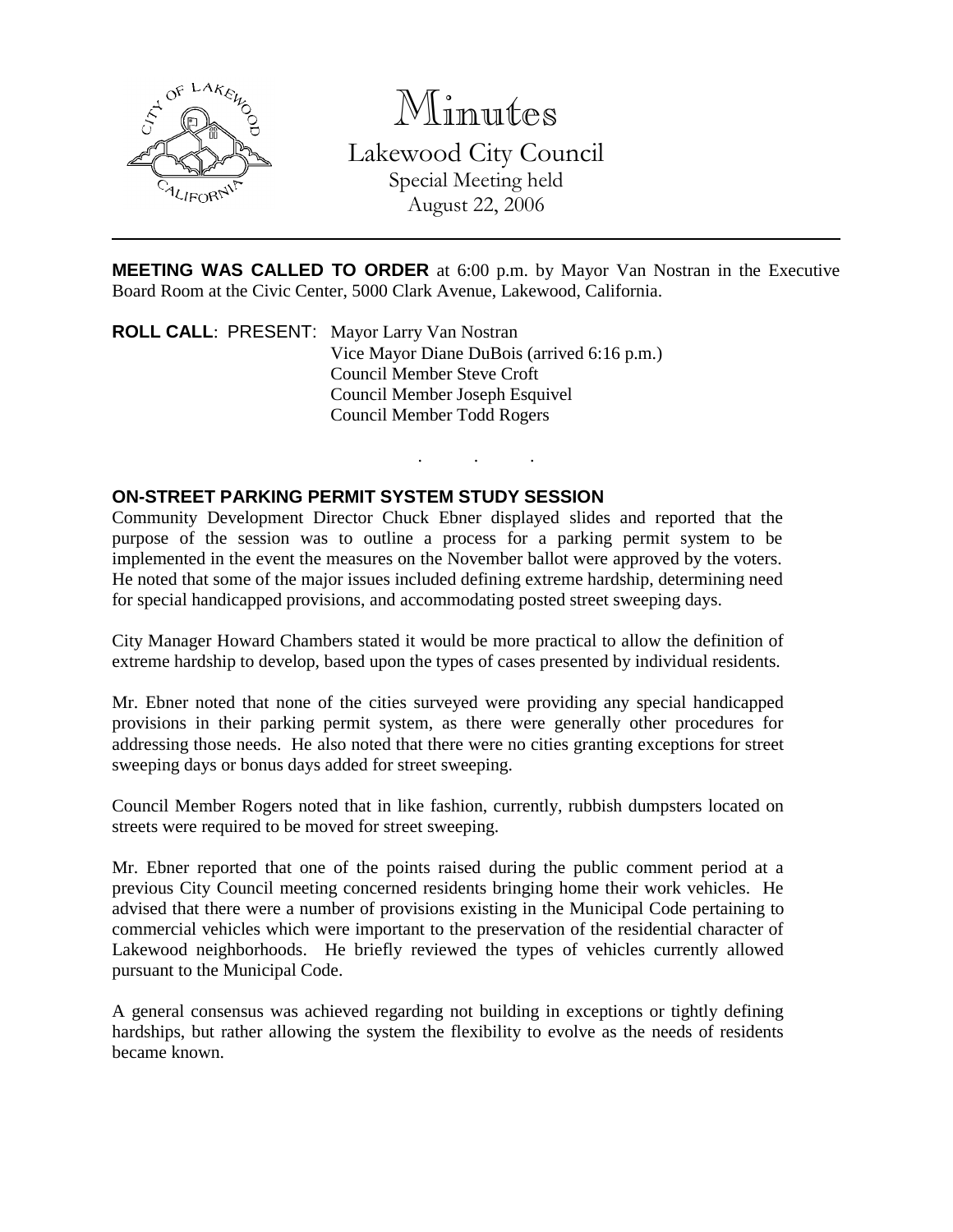City Council Minutes August 22, 2006 Page 2

## **ON-STREET PARKING PERMIT SYSTEM STUDY SESSION** - Continued

Vice Mayor DuBois arrived and took her seat at the City Council table.

The City Attorney recommended the City Council establish a maximum number of temporary trailer parking permits allowed per address per year.

Council Member Rogers suggested 32 per address and 16 per vehicle.

Public Works Director Lisa Rapp stated the signs for non-resident parking of trailers and recreational vehicles would be posted as soon as the 30-day period following the adoption of the ordinance had passed and the ordinance was in effect. She displayed a mock-up of the sign type, noting that it would have red lettering on a white background. She also stated that should the parking measures on the November ballot pass, decals could be made to modify the signs.

The City Attorney noted that a resolution establishing the bail schedule for citations issued for non-resident vehicle would be included in the business on the agenda for the regular meeting to follow this session.

Vice Mayor DuBois determined from staff that since the system would be complaint driven, no additional parking enforcement staff would be required and that once the program was implemented, violators would receive a warning on the first offense.

The City Attorney advised that the permit system would be established by resolution, not as part of the Municipal Code, and would be constructed to become effective immediately should either of the parking measures be passed by the voters.

Assistant City Manager Michael Stover made a brief presentation regarding the software system to be used for the parking permit system. The software would have a component allowing residents to apply online through the City's web site, in addition to applying in person or over the telephone. The system would provide two standard daily reports and GIS maps coordinated by street sweeping area and would fold into the new Service Request program which was scheduled to 'go live' in December. A report would be coming before the City Council for authorization to proceed with programming necessary to implement the system.

Mayor Van Nostran determined from Mr. Stover that residents applying online would receive confirmation that their permit had been granted, as well as a printable permit.

Mr. Stover responded to a question from Vice Mayor DuBois by stating a resident returning from a trip could apply online on their way back, for a permit to park and unload.

. . .